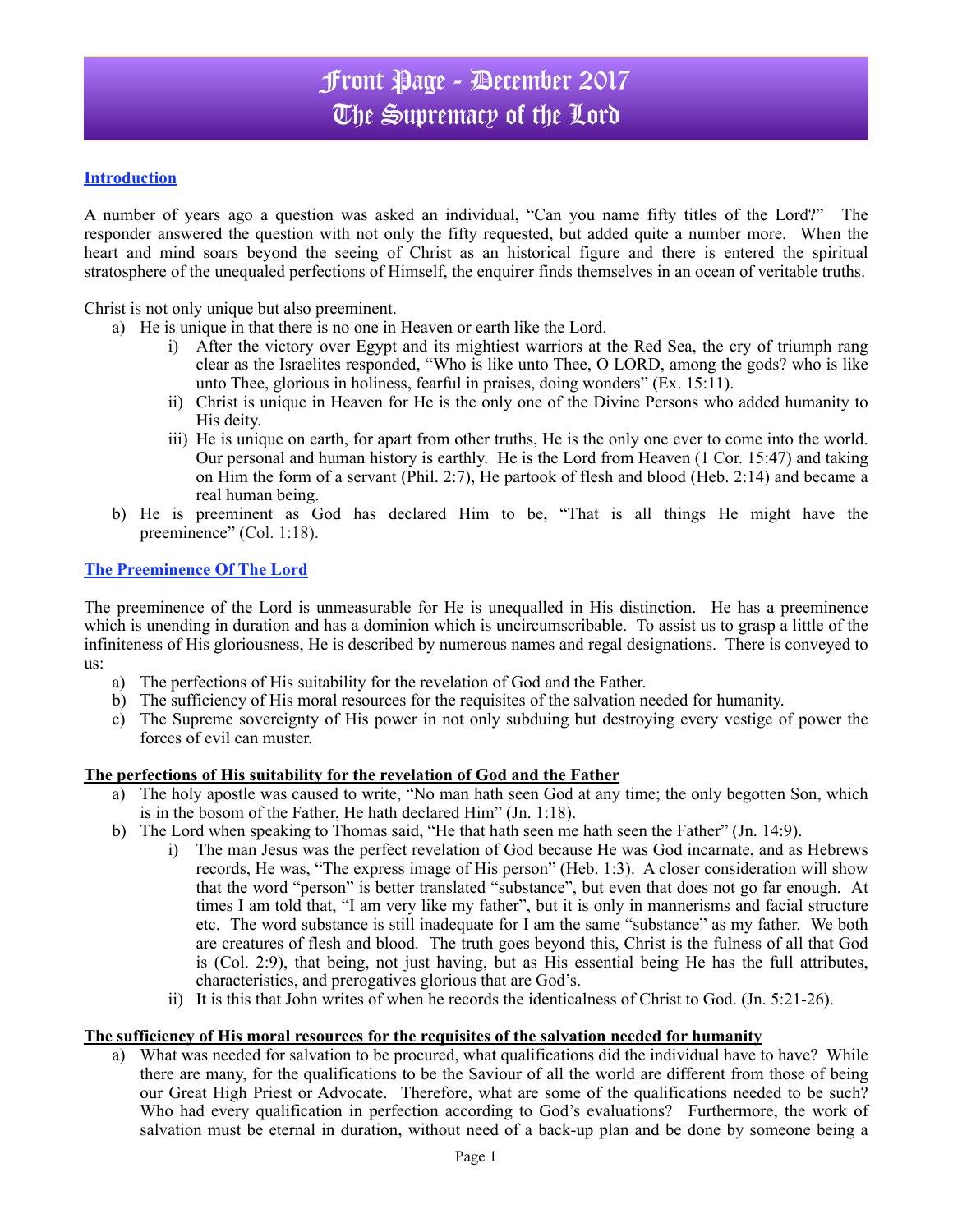## Front Page - December 2017 The Supremacy of the Lord

man but more than a man. The scriptures teach, "None of them can by any means redeem his brother, nor give to God a ransom for him" (Psa. 49:7), thus the complications for securing salvation are complex and varied. Like Job, we ponder, "Oh that I knew where I might find him!" (Job 23:3).

- ii) As the only One who had the sufficiency to secure salvation the Lord had to be the originator of the life salvation imparts and it has to be "resurrection life", for only are we then fully justified (Rom. 4:24-25).
- iii) Not only must he have the qualifications to be the originator of resurrection life, He must never die again for that would put an end to our spiritual life. He must not only be raised but be alive to live for evermore (Rev. 1:18). As the only one who is alive for evermore, He maintains our standing before God by His advocacy and High Priestly ministry. I thank God for the advocacy of Christ, for while we are told to confess our sins, the problem is, "What about the sins we commit unwittingly?" That is where the advocacy operates and our standing before God is unchangeable, consequently John writes, "As He is, so are we in this world" (1 Jn. 4:17). It is not "As he was, so are we" that is hated and despised, but "as He is," (that is before God) so are we, even while in this world.
- iv) Every need we have is procured by Him as shown in the five major offerings (Lev. 1-6).
	- 1. The Burnt Offering for our acceptance and approachability
	- 2. The Meal Offering for out presentation to God in that acceptability and approachability,
	- 3. The Peace Offering we can have in being assured our offering of the Lord is accepted.
	- 4. The Sin and Trespass Offerings for sins we are are ignorant of and the ones we do commit, the seriousness of which depends on one's place in the saints or congregation.

#### **The Supreme sovereignty of His power in not only subduing but destroying every vestige of power the forces of evil can muster.**

- a) After the recent US election (whither I like the man and his policies or not is irrelevant for this observation), there has been seen more venom and hatred than for any other President. The hatred is intense and is like an ocean whose waves never stop. When our Lord was here that is how life was for Him, only intensified. It was not only from humanity but also directly from the powers of darkness.
	- i) When he was asleep in the back of the boat, there was an attempt made on His life by satanic use of the storm.
	- ii) When they could not abide His words they brought Him to the brow of the Hill to cast him over it.
	- iii) Eventually they had him killed at the cross.

Today we see such utter rejection of God and Christ as man seeks to break their bands asunder.

- b) Satan holds the power of death, that is his citadel which, by the use of sin, death came and humanity dies. Death has a claim on very individual and despite bodily freezing etc., death is the end for every human being. The life within them fights as they struggle for another breath but eventually the tentacles of death spread throughout the body and the individual dies. No one ever entered death, they were taken by it. For Christ to provide a full and perfect salvation there had to be the resurrection from the death, and to do that not only must Christ rise from the dead, but in doing so He must break the power of Satan and infuse that resurrection life into the believer. Just as Satan could not stop the Lord from entering his domain, he could not prevent Christ from exiting it. On that first day of the week many years ago in a garden outside Jerusalem, one of the greatest victories the world's history and eternity will ever know was executed. Christ rose from the dead and Satan was defeated.
- c) In a day yet to come Satan will work through a man called the "Beast" to set up a pseudo millennium. There will be, by the Beast, a counterfeit resurrection. He will sit in the temple as God and in time he will gather the armies of the world to oppose the purposes of God in making Christ King over all the earth.
	- i) Into the Lake of Fire the first two humans, The Beast and the False Prophet (Rev. 19:20), will go into that place of torment, death will not intervene for them. They will be cast alive into that place of eternal torment and Christ will do that.